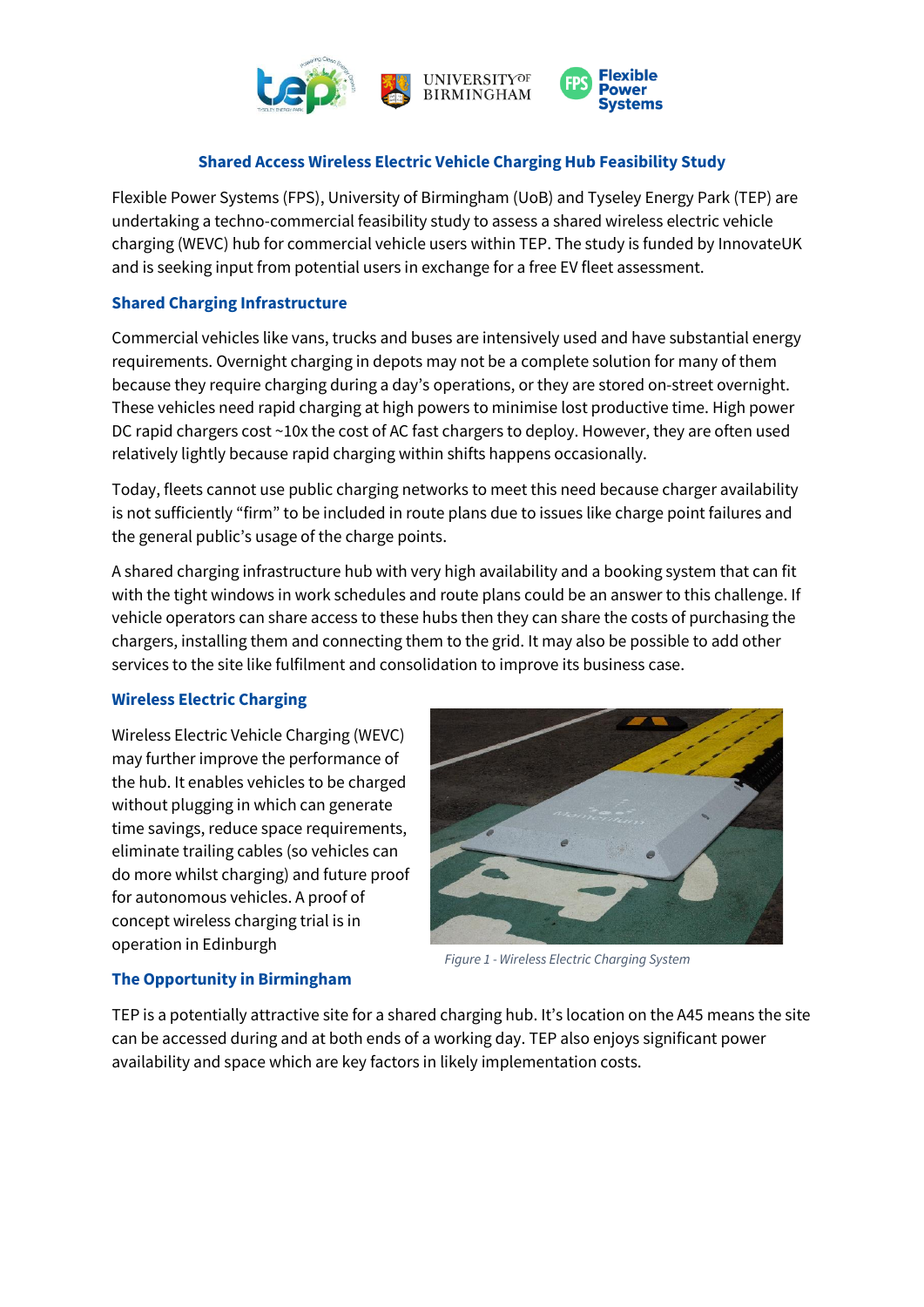

The feasibility study is intended to confirm whether a charging hub would be useful to fleets operating in Birmingham and the suitability of the TEP location. To do this several questions need to be answered:

- Will there be enough commercial electric vehicles to justify it?
- Will those vehicles require charging outside of their depots?
- Is TEP's location a match with vehicle movements (or would large diversions be required)?
- Is there time during typical shift patterns for any charging?
- What mix of rapid and wireless charging would best suit the hub?
- Can conflicts in when fleets need access to the hub be managed?
- Do the benefits of providing the hub outweigh the costs for all parties?

#### **Our Approach**

FPS approaches projects like this by constructing detailed simulations of vehicle movements based on logistics or telematics data. This enables likely vehicle and infrastructure choices to be modelled from a cost and emissions perspective both with and without the charging hub so they can be compared for all users.

Based on user requirements FPS will develop a cost estimate for implementation of the hub so that differing business models can be explored.

# *The goal of the study is to develop a business case for a pilot hub deployment in the city to inform a larger scale follow on project.*

#### **Benefits of Participating**



For participants the study will inform their electrification strategies by: identify vehicles operating in Birmingham that can be electrified; vehicle and charger types that would minimise costs; energy use; and emissions savings. A sample dashboard screen grab is shown on the left. An interactive version is available on

*Figure 2 - Dashboard Sample Loads*

## [https://www.flexpowersystems.com/.](https://www.flexpowersystems.com/)

Participating organisations will also be given access to results of the study and longer term may be able to reduce their costs of decarbonising their fleet through use of the hub.